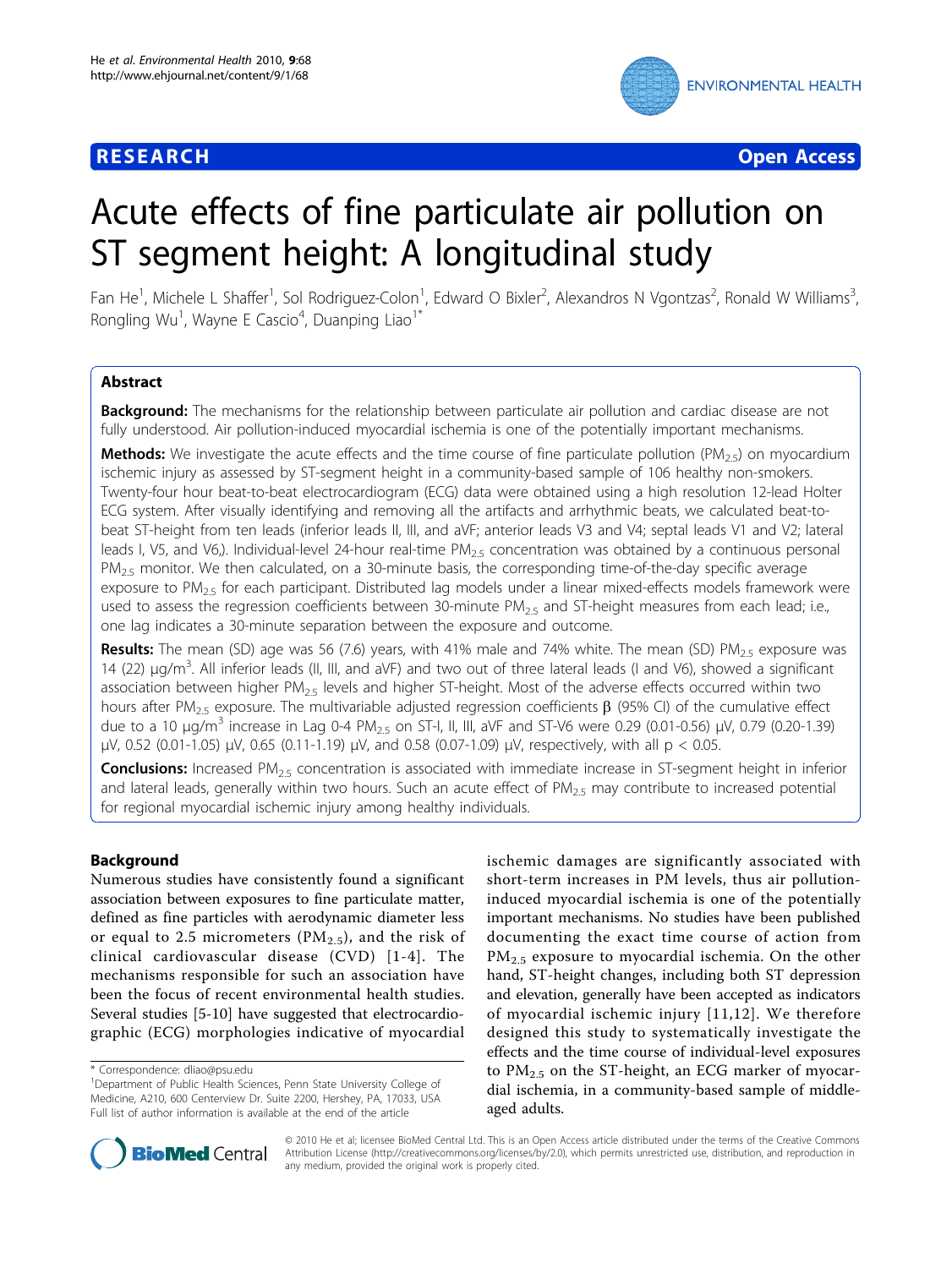# Methods

# Study Design

For this report, we used the data collected for the Air Pollution and Cardiac Risk and its Time Course (APACR) study, which we designed to investigate the mechanisms and the time course of the adverse effects of  $PM_{2,5}$  on cardiac electrophysiology, blood coagulation, and systemic inflammation. Recruitment methods and examination procedures for the APACR study have been published elsewhere [\[13,14\]](#page-8-0). Briefly, all study participants were recruited from communities in central Pennsylvania, primarily from the Harrisburg metropolitan area. All participants gave written informed consent prior to their participation in the study. The inclusion criteria for the study included nonsmoking adults  $\geq 45$ years old who had not been diagnosed with severe cardiac problems (defined as diagnosed valvular heart disease, congenital heart disease, acute myocardial infarction or stroke within six months, or congestive heart failure). Community recruitment specialists from the Pennsylvania State University General Clinical Research Center (GCRC), which is funded by the National Institutes of Health, at the Penn State College of Medicine, and the GCRC-organized community outreach activities, supported the recruitment of the participants. The GCRC maintains a list of individuals who live in central Pennsylvania communities for various health-related studies. Approximately 75% of the individuals who were contacted and who met our inclusion criteria were enrolled in the APACR study. Our targeted sample size was 100 individuals, and we enrolled and examined 106 individuals for the APACR study. The examination of two participants per week was conducted from November 2007 to June 2009 for the entire examination period except for major holidays.

Study participants were examined in the GCRC in the morning between 8:00 AM and 10:00 AM on Day-1. All participants fasted for at least eight hours before the clinical examination. After completing a health history questionnaire, a trained research nurse measured seated blood pressure three times, height, and weight, and drew 50 mL of blood for biomarker assays according to the blood sample preparation protocols. A trained investigator connected the  $PM<sub>2.5</sub>$  and Holter ECG recorders. Participants were given an hourly activity log to record special events that occurred over the next 24 hours, including outdoor activities, exposure to traffic on the street, traveling in an automobile, and any physical activities. The entire clinical examination session lasted about one hour. Participants were then released to proceed with their usual daily routines. The next morning, the participants returned to the GCRC to remove the PM<sub>2.5</sub> and Holter monitors, deliver the completed activity log, have another 50 mL of blood drawn, and a urine sample collected. Then, an exercise echocardiography was performed on each participant according to a standardized protocol to measure the participant's ventricular function and structure. The entire Day-2 session lasted for about one hour and 45 minutes. Penn State University College of Medicine Institutional Review Board approved the study protocol.

# Personal PM<sub>2.5</sub> Exposures

The APACR study used a personal  $PM_{2.5}$  DataRam (pDR, model 1200, Thermo Scientific, Boston, MA) for real-time 24-hour personal  $PM_{2.5}$  exposure assessment. Details of the exposure assessment [[13](#page-8-0),[14\]](#page-8-0) and of the instrument's performance have been reported elsewhere [[15](#page-8-0)-[18\]](#page-8-0). Real-time  $PM_{2.5}$  concentrations were initially recorded at one-minute intervals. For each participant, we calculated the 30-minute segment-specific averages, based on the whole and half hours, as our  $PM_{2.5}$  exposure variable in the APACR study. Therefore, the  $PM_{2.5}$ exposure variables were treated as repeated measures, and each individual contributed 48 exposure data points.

#### Continuous Ambulatory ECG and ST-Height Variables

A high-fidelity (sampling frequency 1,000 Hz) 12-lead HScribe Holter System (Mortara Instrument, Inc., Milwaukee, WI) was used to collect the 24-hour Holter beatto-beat ECG data. The high-fidelity ECG significantly increases the resolution and enhances the accuracy of various wave form measurements. The details of the Holter ECG data collection and reading have been published [[13,14](#page-8-0)]. Relevant to this report, the Holter ECG data are scanned to a designated computer for offline processing by an experienced investigator using modified Holter System software and the SuperECG software (also developed by Mortara Instrument, Inc.). The main objectives of the offline processing were to verify the Holter-identified ECG waves, to identify and label additional electronic artifacts and arrhythmic beats in the ECG recording, and to perform beat-to-beat ECG analysis to calculate various ECG waveform parameters, including ST segment height. The calculated ST-height included beat-tobeat ST-height from ten leads (inferior leads II, III, and aVF; lateral leads I, V5, and V6; septal leads V1 and V2; and anterior leads V3 and V4), defined as the distance between the J point, and 60 ms after J point. We then calculated on a 30-minute basis the average ST-height for each lead. Therefore, the ST-height measures are treated as repeated outcome measures, and each individual contributed 48 data points for each of the ten leads. Correlation coefficients [[19\]](#page-9-0) for the ST-height measures obtained from ten leads were presented in Table [1.](#page-2-0) The ST-heights in inferior leads were highly correlated.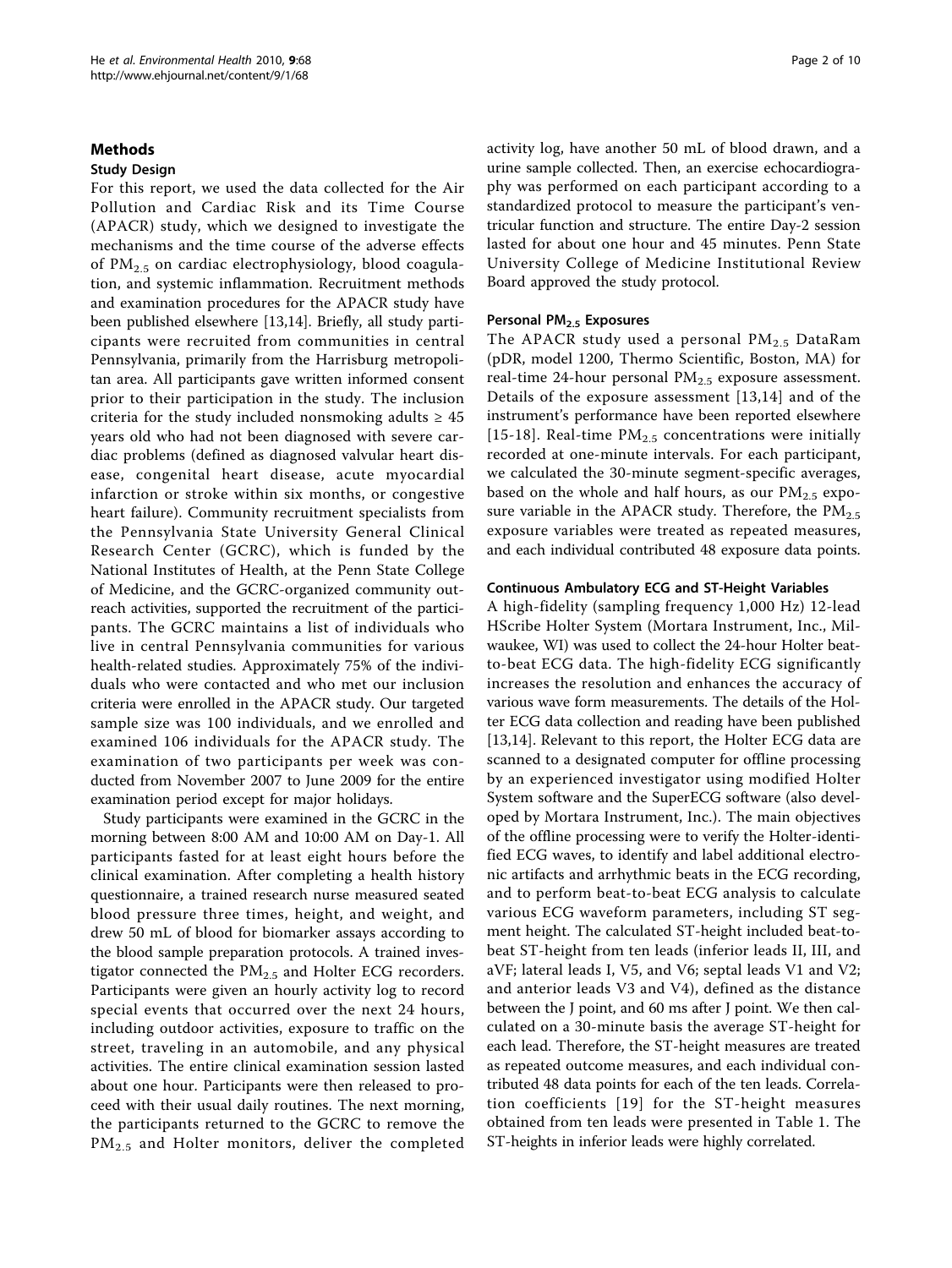|         | $ST-I$  | ST-II   | ST-III  | ST-aVF  | $ST-V1$ | $ST-V2$ | $ST-V3$ | $ST-V4$ | $ST-VI$ | $ST-V6$ |
|---------|---------|---------|---------|---------|---------|---------|---------|---------|---------|---------|
| ST-I    | 1.00    |         |         |         |         |         |         |         |         |         |
| ST-II   | 0.62    | 1.00    |         |         |         |         |         |         |         |         |
| ST-III  | 0.21    | 0.90    | 1.00    |         |         |         |         |         |         |         |
| ST-aVF  | 0.44    | 0.98    | 0.97    | 1.00    |         |         |         |         |         |         |
| ST-V1   | $-0.03$ | $-0.12$ | $-0.13$ | $-0.13$ | 1.00    |         |         |         |         |         |
| $ST-V2$ | 0.52    | 0.35    | 0.14    | 0.26    | 0.68    | 1.00    |         |         |         |         |
| ST-V3   | 0.49    | 0.50    | 0.35    | 0.45    | 0.30    | 0.66    | 1.00    |         |         |         |
| ST-V4   | 0.62    | 0.70    | 0.52    | 0.63    | 0.19    | 0.64    | 0.87    | 1.00    |         |         |
| ST-V5   | 0.70    | 0.81    | 0.62    | 0.75    | 0.04    | 0.53    | 0.70    | 0.91    | 1.00    |         |
| $ST-V6$ | 0.69    | 0.87    | 0.70    | 0.82    | $-0.10$ | 0.39    | 0.53    | 0.75    | 0.92    | 1.00    |

<span id="page-2-0"></span>Table 1 Correlation coefficients for ST-height measurements

# Heart Rate Variability (HRV) Variables

We performed time and frequency domain HRV analysis on the ECG recording, after removing artifacts with standardized visual inspection and statistical filters. We calculated HRV indices from 30-minute segment-specific recordings using the SuperECG package (Mortara Instrument, Inc., Milwaukee, WI) according to current recommendations [[20\]](#page-9-0), and used the following HRV indices as measures of cardiac autonomic modulation (CAM): standard deviation of all RR intervals (SDNN, ms), square root of the mean of the sum of the squares of differences between adjacent RR (RMSSD, ms), power in the low frequency range (0.04-0.15 Hz, LF), power in the high frequency range (0.15-0.40 Hz, HF), and the ratio of LF and HF (LF/HF).

# Weather Variables

We obtained individual-level real-time temperature and relative humidity using the HOBO H8 logger (Onset Computer Corporation, Bourne, MA). The real-time temperature and relative humidity were recorded at one-minute intervals initially. For each participant, we calculated 30-minute segment specific averages, corresponding to the  $PM<sub>2.5</sub>$  and Holter measures. Therefore, these weather covariables are treated as repeated measures, and each individual contributed 48 data points for each variable.

# Other Participant-Level Covariables

A standardized questionnaire administered on Day-1 of the study was used to collect the following individuallevel information: (a) demographic variables, including age, race, sex, and highest education level; (b) medication uses, including anti-anginal medication, anti-hypertensive medication, and anti-diabetic medication; and (c) physician diagnosed chronic disease history, including CVD (including revascularization procedures and myocardial infarction), hypertension, and diabetes. The averages of the second and third measures of seated systolic and diastolic blood pressures on Day-1 were used to represent a participant's blood pressure levels. Day-1 fasting glucose was measured by Penn State GCRC central laboratory. CVD was defined by antianginal medication use or a history of CVD. Hypertension was defined by anti-hypertensive medication use, physician diagnosed hypertension, systolic blood pressure  $\geq 140$  mmHg, or diastolic blood pressure  $\geq 90$  mm Hg. Diabetes was defined by anti-diabetic medication use, physician diagnosed diabetes, or fasting glucose ≥ 126 mg/dl. Body mass index (BMI) was defined as the ratio of weight to height squared (BMI,  $\text{kg/m}^2$ ).

#### Statistical Analysis

Two-sample t tests or chi-square tests, as appropriate, were used to compare the distributions of basic demographic variables between participants with and without chronic diseases. We perform a repeated measures analysis using distributed lag models [[21-23](#page-9-0)] under a linear mixed-effects models [[24,25\]](#page-9-0) framework, specifying a first-order autoregressive covariance structure to model the correlation between observations from the same participant, to estimate the regression coefficients between 30-minute  $PM<sub>2.5</sub>$  and the ST-height measures. Time was included as a categorical variable to allow flexibility in modeling the relationship between ST-height measures and time. Residual diagnostics were used to assess the appropriateness of modeling assumptions, including normality and homogeneity of variance, and no sizeable departures were detected. In these models, one lag indicates a 30-minute separation between the exposure and outcome. Thus, Lag 0 indicates the spontaneous relationships between  $PM_{2.5}$  and the ST-height, and Lag 1 indicates 30 minutes between the  $PM<sub>2.5</sub>$  and ST-height, and so on. We chose a constrained distributed lag model, the polynomial distributed lag model, to reduce the potential collinearity of  $PM<sub>2.5</sub>$  between individual lags using a second-degree polynomial. The linear mixed-effects model framework was chosen because it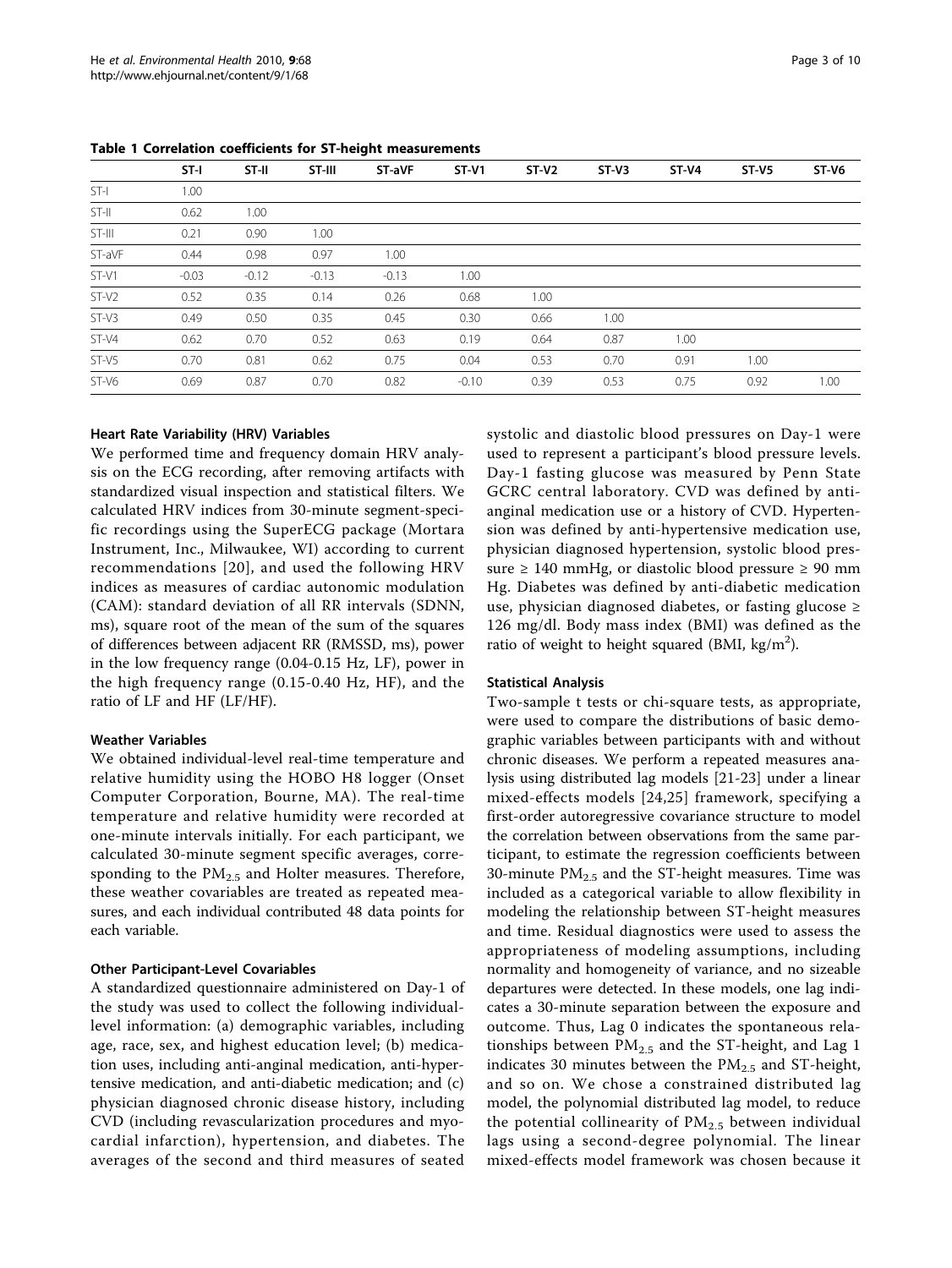allows us to explicitly model the expected correlation between measurements taken from the same participant. As the measurements are equally spaced, we used the natural choice for correlation structure, autoregressive order one (AR1), throughout the analyses to account for the potential autocorrelation. A second-degree polynomial for the distributed lag model was used because the amount of variability in the outcomes of interest explained by the air pollution measures is not large, so that the degree of polynomial must be chosen parsimoniously. In our experience, second-degree polynomials perform adequately, which is supported by Schwartz [[23](#page-9-0)]. Another advantage of the distributed lag model is its ability to provide interpretation of the cumulative effects of the lags included in the model, as well as individual lag effects. Because the  $PM<sub>2.5</sub>$  and ECG variables were assessed in parallel over 48 lags (24 hour), we decided a prior to model no more than ten lags, which allowed us to fit the distributed lag model using at least 75% of the data. We started from the largest number of lags (lag 0-10), and reduced the total number of individual lags by back-eliminating the longer lags (e.g., lag 10) one lag at a time until a significant cumulative effect on ST-II was identified (lag 4 in this report). We then identified this model as our final model for all ST-height measurements. All results are expressed per 10  $\mu$ g/m<sup>3</sup> increase in  $PM_{2.5}$ . In the distributed lag models, basic demographic variables were included as the first step of covariable adjustment. We then included additional adjustment for diabetes, hypertension and CVD. To examine the impact of CAM on  $PM_{2.5}$  and ST-height associations, we repeated the models by adjusting for each of the HRV variables. In these models, all timedependent covariables, such as weather and HRV variables, were entered in the model using the same distributed lag structure as the  $PM_{2.5}$  variable. We used SAS statistical version 9 (SAS Institute, Inc., Cary, NC) for all analyses.

# Results

The demographic and cardiovascular disease risk profiles of the study population are presented in Table 2. The mean age of the participants was 56 years, with 74% non-Hispanic white, 26% minorities (including Blacks, Hispanics, and Chinese), 59% female, and 43% having chronic diseases (primarily hypertension). The prevalence of hypertension, diabetes, and CVD were 34.9%, 7.6%, and 8.5% respectively. At the population level, the distribution of both  $PM_{2.5}$  exposure and STheight measures are approximately normal. The STheight measures are significantly lower in subjects with chronic disease. Figure [1](#page-4-0) and [2](#page-4-0) show the time-of-theday-specific distributions (mean,  $10^{th}$  and  $90^{th}$  percentile) of the  $PM_{2.5}$  and ST-height from limb lead II (ST-

Table 2 Demographic characteristics and health status of the study population

| Characteristic                                                             | All subjects  | Hypertension, Diabetes, or CVD |              |         |  |  |  |
|----------------------------------------------------------------------------|---------------|--------------------------------|--------------|---------|--|--|--|
|                                                                            |               | No                             | Yes          | P value |  |  |  |
|                                                                            | $N = 106$     | $N = 60$                       | $N = 46$     |         |  |  |  |
| Age                                                                        | 56.2 (7.6)    | 55.6 (8.2)                     | 57.1 (6.8)   | 0.30    |  |  |  |
| Gender (% Male)                                                            | 40.6          | 40.0                           | 41.3         | 0.89    |  |  |  |
| Race (% White)                                                             | 73.6          | 71.7                           | 76.1         | 0.61    |  |  |  |
| Glucose (mg/dL)                                                            | 88.8 (25.1)   | 84.6 (10.0)                    | 94.3 (36.0)  | 0.09    |  |  |  |
| BMI (kg/m2)                                                                | 27.7 (5.9)    | 26.2 (4.3)                     | 29.7 (7.0)   | < 0.01  |  |  |  |
| CVD (%)                                                                    | 8.5           | 0.0                            | 19.6         | < 0.01  |  |  |  |
| Hypertension (%)                                                           | 34.9          | 0.0                            | 84.8         | < 0.01  |  |  |  |
| Diabetes (%)                                                               | 7.6           | 0.0                            | 17.4         | < 0.01  |  |  |  |
| Systolic BP(mm Hg)                                                         | 121.9 (15.7)  | 117.1 (11.9)                   | 128.2 (17.9) | < 0.01  |  |  |  |
| Diastolic BP (mm Hg)                                                       | 75.1 (9.2)    | 73.1 (8.3)                     | 77.6 (9.8)   | 0.01    |  |  |  |
| College or higher (%)                                                      | 78.3          | 73.3                           | 84.8         | 0.16    |  |  |  |
| Inferior Leads                                                             |               |                                |              |         |  |  |  |
| $ST-II(\mu V)$                                                             | 35.4 (38.0)   | 40.7 (38.0)                    | 28.5 (7.0)   | < 0.01  |  |  |  |
| $ST-HI(\mu V)$                                                             | 19.4 (30.6)   | 22.5 (31.8)                    | 15.4 (28.5)  | < 0.01  |  |  |  |
| ST-aVF (µV)                                                                | 27.4 (33.5)   | 31.6(34.2)                     | 22.0 (31.7)  | < 0.01  |  |  |  |
| Lateral Leads                                                              |               |                                |              |         |  |  |  |
| $ST-I$ ( $\mu$ V)                                                          | 15.5(17.1)    | 17.8 (15.3)                    | 12.6 (18.9)  | < 0.01  |  |  |  |
| $ST-V5$ ( $\mu$ V)                                                         | 46.8 (48.6)   | 55.0 (50.7)                    | 36.1 (43.5)  | < 0.01  |  |  |  |
| $ST-V6$ ( $\mu$ V)                                                         | 28.2 (37.7)   | 34.4 (38.5)                    | 20.1 (25.3)  | < 0.01  |  |  |  |
| Septal Leads                                                               |               |                                |              |         |  |  |  |
| $ST-V1$ ( $\mu$ V)                                                         | 40.9 (31.9)   | 41.4 (33.2)                    | 40.4 (30.1)  | 0.29    |  |  |  |
| $ST-V2$ ( $\mu$ V)                                                         | 90.64 (56.09) | 94.3 (56.0)                    | 86.0 (55.9)  | < 0.01  |  |  |  |
| Anterior Leads                                                             |               |                                |              |         |  |  |  |
| $ST-V3$ ( $\mu$ V)                                                         | 91.8 (65.5)   | 100.3 (71.3)                   | 80.8 (55.2)  | < 0.01  |  |  |  |
| $ST-V4$ ( $\mu$ V)                                                         | 72.5 (56.8)   | 81.7 (58.5)                    | 60.7 (52.4)  | < 0.01  |  |  |  |
| $PM_{2.5}(\mu g/m^3)$                                                      | 13.6 (21.6)   | 11.9 (14.7)                    | 15.9 (28.0)  | < 0.01  |  |  |  |
| Temperature (°C)                                                           | 21.8(3.5)     | 21.8(3.7)                      | 21.7(3.4)    | 0.04    |  |  |  |
| Relative humidity (%)                                                      | 39.7 (12.1)   | 40.2 (12.3)                    | 39.0 (11.8)  | < 0.01  |  |  |  |
| Results are presented as mean (SD) for continuous variables and percentage |               |                                |              |         |  |  |  |

Results are presented as mean (SD) for continuous variables and percentage for categorical variables.

II), as an example of ST-height measures. Both the PM<sub>2.5</sub> and ST-height showed sufficient variation within 24 hours, and within time frame between individuals.

The cumulative effect and individual lag effects of  $PM_{2.5}$  on each of the ST-height measures are summarized in Table [3](#page-5-0) as multivariable-adjusted regression coefficient β (95% CI) associated with a 10  $\mu$ g/m<sup>3</sup> increment of  $PM_{2.5}$  exposure. In summary, five leads (ST-I, II, III, aVF, and ST-V6), out of ten ECG leads analyzed, showed a significant positive association between  $PM_{2.5}$ exposure and ST-height. Examining the cumulative effect, most of the adverse effect occurred within two hours (lag0-4) after the elevation of  $PM<sub>2.5</sub>$ . Specifically, the cumulative effect due to a 10  $\mu$ g/m<sup>3</sup> increase in Lag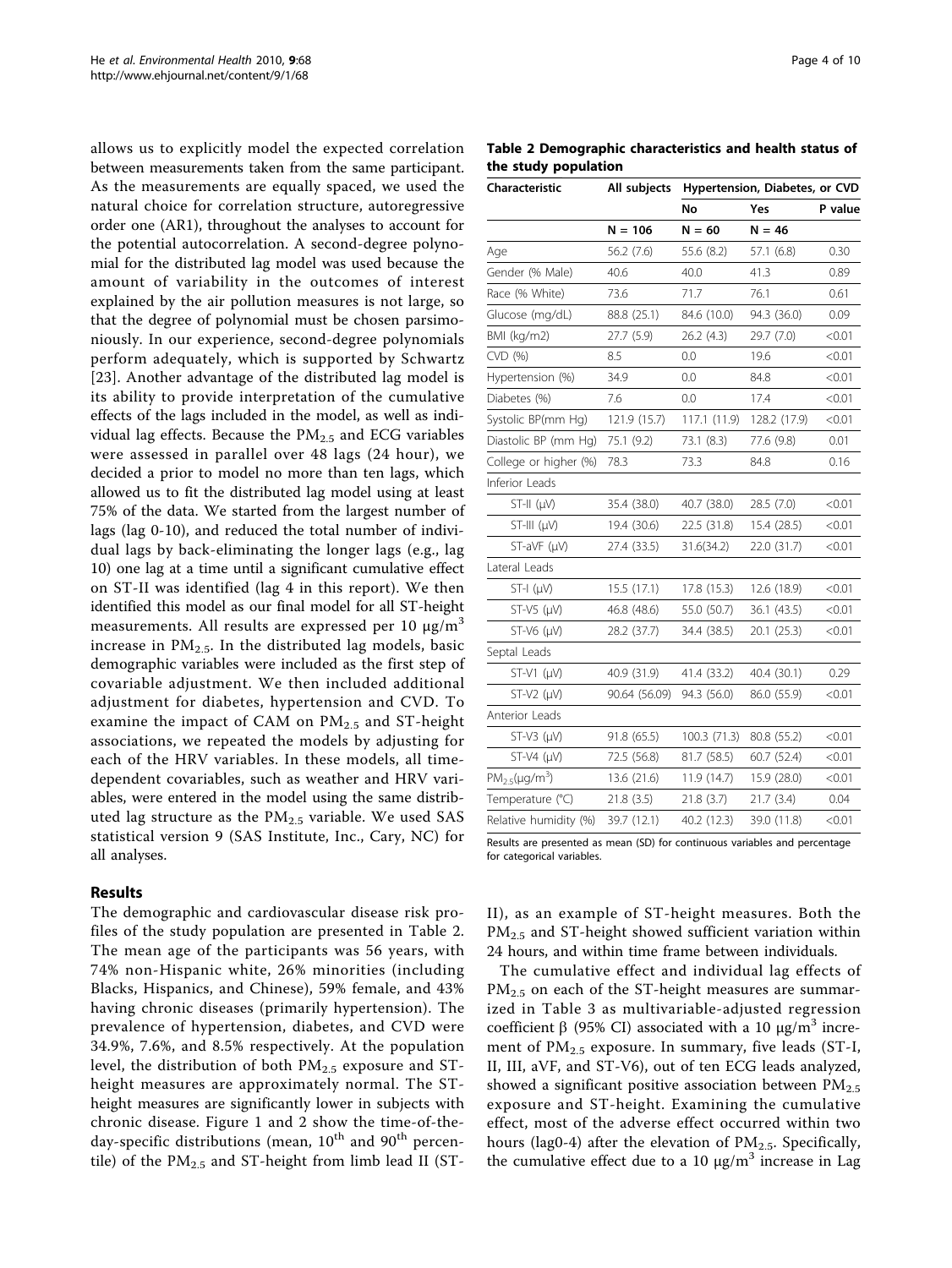<span id="page-4-0"></span>

0-4 PM<sub>2.5</sub> concentration on ST-I, II, III, aVF and ST-V6 were 0.29 (0.01-0.56) μV, 0.79 (0.20-1.39) μV, 0.52 (0.01-1.05) μV, 0.65 (0.11-1.19) μV, and 0.58 (0.07-1.09) μV, respectively. To visualize the acute effect of  $PM_{2.5}$ exposure on ST-height and its time course, both individual and cumulative effects of lag 0-4 PM on ST-II height are presented in Figure [3](#page-5-0), as an example. Based on the cardiac anatomy, we find that all inferior leads (II, III, and aVF) and two out of three lateral leads (I and V6) show significant ST-height elevation. Therefore, our results also indicate that acute  $PM_{2.5}$  exposure lead to regional cardiac ischemic changes. Our data also revealed a less consistent individual lag effect. Additional adjustment for chronic disease did not change the pattern of association from the models adjusted only for major demographic and weather-related variables.

The statistically significant final multivariable-adjusted models (M2, in Table [3](#page-5-0)) were repeated with additional adjustment for heart rate variability variables, one HRV variable at a time. The HRV adjusted regression coefficients measuring the cumulative effects of  $PM<sub>2.5</sub>$  from 0-4 lags after adjusting for HRV variables are presented

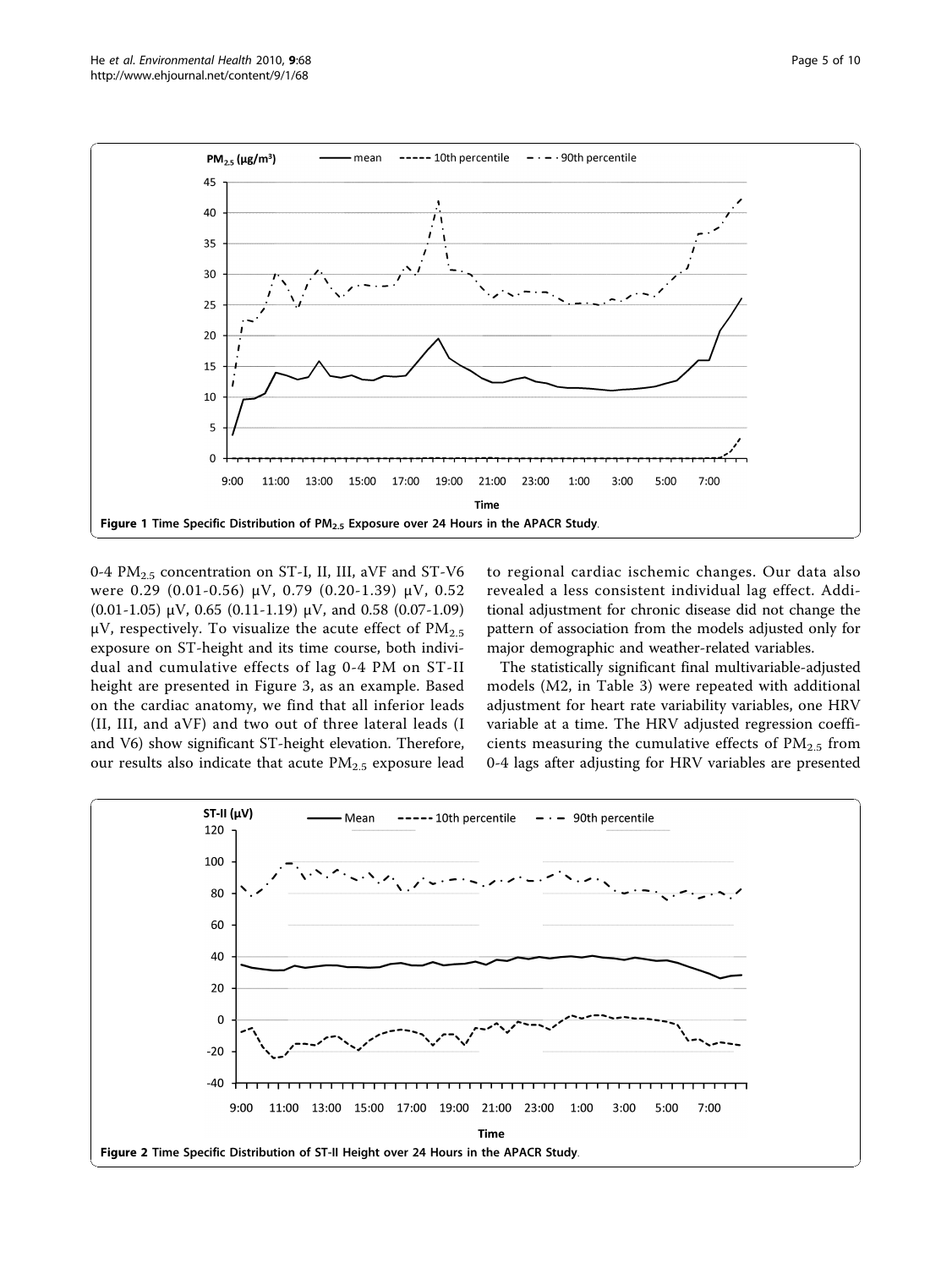| <b>ST Variable</b> |                | Lag0    | 95% CI          | Lag1 | 95% CI          | Lag <sub>2</sub> | 95% CI          | Lag3 | 95%CI           | Lag4 | 95% CI          | Cumulative | 95% CI          |
|--------------------|----------------|---------|-----------------|------|-----------------|------------------|-----------------|------|-----------------|------|-----------------|------------|-----------------|
| Inferior Leads     |                |         |                 |      |                 |                  |                 |      |                 |      |                 |            |                 |
| ST-II              | M1             | 0.04    | $(-0.12, 0.20)$ | 0.13 | (0.02, 0.24)    | 0.19             | (0.05, 0.33)    | 0.21 | (0.04, 0.38)    | 0.19 | $(-0.12, 0.50)$ | 0.76       | (0.17, 1.36)    |
|                    | M <sub>2</sub> | 0.04    | $(-0.12, 0.20)$ | 0.14 | (0.03, 0.25)    | 0.20             | (0.06, 0.33)    | 0.22 | (0.05, 0.38)    | 0.20 | $(-0.11, 0.51)$ | 0.79       | (0.20, 1.39)    |
| ST-III             | M1             | 0.02    | $(-0.13, 0.16)$ | 0.08 | $(-0.01, 0.18)$ | 0.13             | (0.01, 0.25)    | 0.14 | $(-0.01, 0.30)$ | 0.14 | $(-0.14, 0.41)$ | 0.50       | $(-0.02, 1.03)$ |
|                    | M <sub>2</sub> | 0.02    | $(-0.12, 0.16)$ | 0.09 | $(-0.01, 0.18)$ | 0.13             | (0.01, 0.25)    | 0.15 | (0.01, 0.30)    | 0.14 | $(-0.13, 0.41)$ | 0.52       | (0.01, 1.05)    |
| ST-aVF             | M1             | 0.03    | $(-0.12, 0.18)$ | 0.11 | (0.01, 0.21)    | 0.16             | (0.03, 0.28)    | 0.17 | (0.02, 0.33)    | 0.16 | $(-0.12, 0.44)$ | 0.63       | (0.06, 1.17)    |
|                    | M2             | 0.03    | $(-0.11, 0.18)$ | 0.11 | (0.01, 0.21)    | 0.16             | (0.04, 0.28)    | 0.18 | (0.03, 0.33)    | 0.17 | $(-0.11, 0.45)$ | 0.65       | (0.11, 1.19)    |
| Lateral Leads      |                |         |                 |      |                 |                  |                 |      |                 |      |                 |            |                 |
| ST-I               | M1             | 0.03    | $(-0.05, 0.10)$ | 0.05 | (0.01, 0.10)    | 0.06             | (0.01, 0.13)    | 0.07 | $(-0.01, 0.15)$ | 0.06 | $(-0.08, 0.21)$ | 0.27       | $(-0.01, 055)$  |
|                    | M <sub>2</sub> | 0.03    | $(-0.05, 0.10)$ | 0.05 | (0.01, 0.10)    | 0.07             | (0.01, 0.13)    | 0.07 | $(-0.01, 0.15)$ | 0.07 | $(-0.08, 0.21)$ | 0.29       | (0.01, 0.56)    |
| ST-V5              | M1             | $-0.01$ | $(-0.20, 0.17)$ | 0.05 | $(-0.08, 0.17)$ | 0.10             | $(-0.05, 0.26)$ | 0.15 | $(-0.04, 0.34)$ | 0.19 | $(-0.16, 0.54)$ | 0.48       | $(-0.20, 1.15)$ |
|                    | M <sub>2</sub> | $-0.01$ | $(-0.19, 0.18)$ | 0.06 | $(-0.07, 0.18)$ | 0.11             | $(-0.04, 0.27)$ | 0.16 | $(-0.03, 0.35)$ | 0.20 | $(-0.15, 0.55)$ | 0.52       | $(-0.16, 1.20)$ |
| ST-V6              | M1             | $-0.01$ | $(-0.14, 0.13)$ | 0.04 | $(-0.05, 0.14)$ | 0.10             | $(-0.02, 0.55)$ | 0.17 | (0.02, 0.31)    | 0.25 | $(-0.02, 0.51)$ | 0.55       | (0.04, 1.06)    |
|                    | M <sub>2</sub> | 0.01    | $(-0.14, 0.14)$ | 0.05 | $(-0.05, 0.14)$ | 0.10             | $(-0.01, 0.22)$ | 0.17 | (0.03, 0.32)    | 0.25 | $(-0.01, 0.52)$ | 0.58       | (0.07, 1.09)    |
| Spetal Leads       |                |         |                 |      |                 |                  |                 |      |                 |      |                 |            |                 |
| ST-V1              | M1             | $-0.01$ | $(-0.16, 0.15)$ | 0.05 | $(-0.06, 0.15)$ | 0.08             | $(-0.05, 0.21)$ | 0.08 | $(-0.08, 0.25)$ | 0.06 | $(-0.23, 0.36)$ | 0.26       | $(-0.31, 0.83)$ |
|                    | M <sub>2</sub> | $-0.01$ | $(-0.16, 0.15)$ | 0.05 | $(-0.06, 0.15)$ | 0.08             | $(-0.05, 0.21)$ | 0.09 | $(-0.08, 0.25)$ | 0.07 | $(-0.23, 0.36)$ | 0.27       | $(-0.30, 0.84)$ |
| $ST-V2$            | M1             | $-0.07$ | $(-0.31, 0.17)$ | 0.11 | $(-0.04, 0.27)$ | 0.22             | (0.02, 0.42)    | 0.24 | (0.01, 0.49)    | 0.19 | $(-0.27, 0.64)$ | 0.69       | $(-0.17, 1.56)$ |
|                    | M2             | $-0.06$ | $(-0.30, 0.17)$ | 0.12 | $(-0.04, 0.28)$ | 0.22             | (0.02, 0.42)    | 0.25 | (0.01, 0.50)    | 0.19 | $(-0.26, 0.65)$ | 0.72       | $(-0.14, 1.59)$ |
| Anterior Leads     |                |         |                 |      |                 |                  |                 |      |                 |      |                 |            |                 |
| ST-V3              | M1             | $-0.11$ | $(-0.43, 0.21)$ | 0.06 | $(-0.15, 0.27)$ | 0.14             | $(-0.13, 0.40)$ | 0.12 | $(-0.21, 0.05)$ | 0.01 | $(-0.61, 0.62)$ | 0.20       | $(-0.94, 1.35)$ |
|                    | M <sub>2</sub> | $-0.09$ | $(-0.41, 0.23)$ | 0.08 | $(-0.13, 0.29)$ | 0.16             | $(-0.11, 0.43)$ | 0.14 | $(-0.19, 0.47)$ | 0.04 | $(-0.58, 0.65)$ | 0.33       | $(-0.82, 1.47)$ |
| $ST-V4$            | M1             | $-0.09$ | $(-0.27, 0.09)$ | 0.03 | $(-0.09, 0.16)$ | 0.11             | $(-0.04, 0.26)$ | 0.14 | $(-0.05, 0.33)$ | 0.13 | $(-0.21, 0.48)$ | 0.33       | $(-0.34, 1.00)$ |
|                    | M <sub>2</sub> | $-0.08$ | $(-0.26, 0.10)$ | 0.04 | $(-0.09, 0.16)$ | 0.12             | $(-0.04, 0.27)$ | 0.15 | $(-0.04, 0.34)$ | 0.14 | $(-0.20, 0.49)$ | 0.37       | $(-0.30, 1.04)$ |
|                    |                |         |                 |      |                 |                  |                 |      |                 |      |                 |            |                 |

<span id="page-5-0"></span>Table 3 Regression coefficient of ST-height associated with 10  $\mu g/m^3$  increment of PM<sub>2.5</sub> concentration.

M1: Adjusted for age, sex, race, temperature, and relative humidity

2: Adjusted for age, sex, race, temperature, and relative humidity, diabetes, hypertension, and CVD

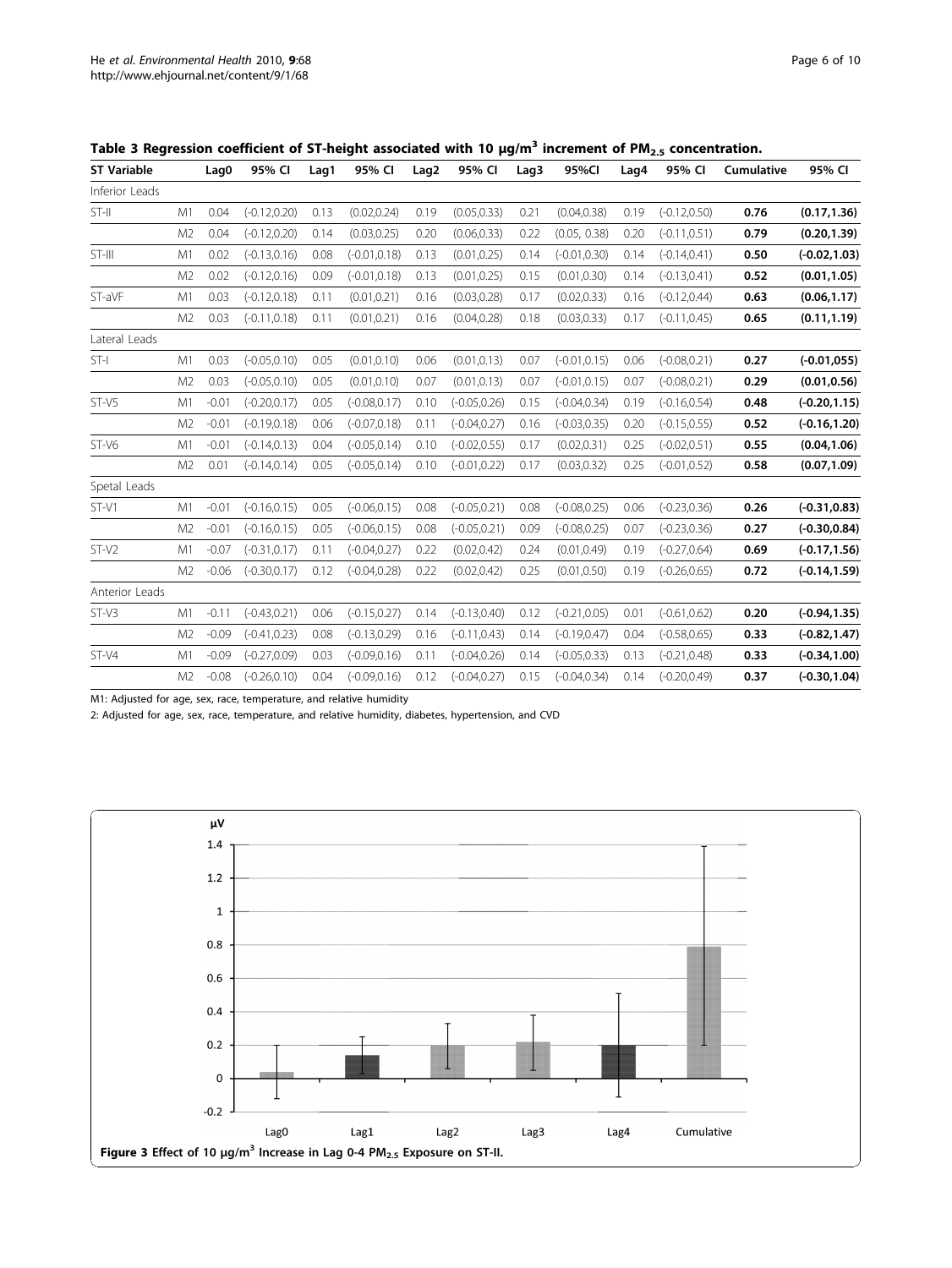| <b>ST Variable</b> | Regression Coefficients (SE) and 95% CI |              |        |              |             |              |              |              |  |  |  |
|--------------------|-----------------------------------------|--------------|--------|--------------|-------------|--------------|--------------|--------------|--|--|--|
|                    | Log-HF                                  | 95% CI       | Log-LF | 95%Cl        | <b>SDNN</b> | 95% CI       | <b>RMSSD</b> | 95% CI       |  |  |  |
| ST-I               | 0.31                                    | (0.03.0.58)  | 0.31   | (0.03, 0.58) | 0.29        | (0.02, 0.57) | 0.31         | (0.03, 0.58) |  |  |  |
| $ST-H$             | 0.77                                    | (0.24, 1.30) | 0.77   | (0.24, 1.30) | 0.73        | (0.20, 1.26) | 0.78         | (0.25, 1.31) |  |  |  |
| ST-III             | 0.47                                    | (0.02, 0.92) | 0.47   | (0.02, 0.92) | 0.45        | (0.01, 0.90) | 0.48         | (0.03, 0.93) |  |  |  |
| ST-aVF             | 0.61                                    | (0.14, 1.08) | 0.61   | (0.14, 1.08) | 0.58        | (0.11, 1.05) | 0.62         | (0.15, 1.10) |  |  |  |
| ST-V6              | 0.57                                    | (0.07, 1.08) | 0.57   | (0.07, 1.08) | 0.56        | (0.05, 1.06) | 0.58         | (0.07, 1.08) |  |  |  |

Table 4 HRV adjusted Lag0-4 cumulative effect of ST-height associated with 10  $\mu$ g/m<sup>3</sup> increment of PM<sub>2.5</sub>.

Adjusted for age, sex, race, temperature, relative humidity, diabetes, hypertension, CVD, and each of the HRV indices.

in Table 4. In summary, the overall pattern of associations between  $PM_{2.5}$  and ST-height did not change substantially with additional adjustment for HRV variables as measures of cardiac autonomic modulation. Therefore, the ST-segment elevation we observed is independent of sympathetic and parasympathetic nervous activity.

We tested the interaction terms between  $PM_{2.5}$  and chronic condition, and none were statistically significant at the 0.05 level (data not shown). Therefore, the effects of  $PM_{2.5}$  on ST-height did not differ depending on whether a person had previous health problems. We also performed stratified analysis according to chronic disease status, using M1 in Table [3](#page-5-0). We found similar associations by chronic disease status (data not shown). It should be noted that the sample size of this study is small, and individuals with chronic conditions consisted mostly of well-controlled hypertensives. Therefore, the statistical power was limited to detect significant effect modification by chronic disease status.

# **Discussion**

A large number of epidemiologic studies have found an association between short-term exposure to increased particulate air pollution and CVD morbidity and mortality [\[1](#page-8-0)-[4](#page-8-0),[26](#page-9-0),[27](#page-9-0)]. However, the mechanisms responsible for such an association have not been fully identified. Previous studies have suggested several promising underlying mechanisms, including cardiac autonomic impairment as measured by lower HRV [\[13](#page-8-0)[,28](#page-9-0)-[32\]](#page-9-0), ventricular repolarization [[5,14](#page-8-0)[,33-37](#page-9-0)], arrhythmia [\[38](#page-9-0)-[41](#page-9-0)], and myocardial ischemia [[6](#page-8-0)-[9](#page-8-0),[42\]](#page-9-0). The actual timecourse from PM exposure to effects on cardiac measures has not been investigated systematically in a community-based sample. Cavallari and coworkers reported an early- and a later-phase HRV response, with the early effects at two hours and delayed effects at nine to thirteen hours after exposure [\[43\]](#page-9-0). We reported a sub-acute PM<sub>2.5</sub> effect on HRV at approximate in four to six hours [[13\]](#page-8-0), and an acute  $PM_{2.5}$  effect on ventricular repolarization at three to four hours [\[14](#page-8-0)]. No studies to date have investigated whether the PM and myocardial ischemia association is mediated through its adverse effects on other ECG parameters, such as CAM.

In this study of community-based individuals, we examined the acute effect and time course of  $PM_{2.5}$  on myocardial ischemia. However, we did not limit our examination to the characteristics of clinically manifest ischemia (e.g. ≥ 100 μV for limb leads and ≥ 200 μV for precordial leads of ST-segment elevation), since air pollution could possibly induce ischemic changes to a lesser degree. Our results reveal that  $PM_{2.5}$  had a significant positive effect on ST-height from five out of ten leads, supporting that elevated  $PM<sub>2.5</sub>$  levels can lead to higher ST-height in inferior and lateral leads, which can be considered as indications of potential for regional myocardial ischemic damage. These findings are consistent with previous reports [[6-9](#page-8-0),[42](#page-9-0)], and extend the adverse  $PM_{2.5}$  effects from special populations to a community-based sample of healthy individuals, and from ambient-based estimated PM exposures to individuallevel measured exposures to PM.

We examined whether the PM and ST-height relationship is chiefly mediated through its adverse effect on CAM. As evidenced by the results presented in Table 4, the PM and ST-height associations in all five leads remained unchanged after adjusting for HRV variables as measures of CAM. Thus, our data did not support that the  $PM<sub>2.5</sub>$  and myocardial ischemia association was majorly mediated through its adverse effects on CAM, at least not from the same lagged effects that we analyzed. However several other mechanisms could explain the adverse effects of PM on myocardial ischemia. First, PM may induce a constriction in the coronary artery. Supporting this hypothesis, Brook and coworkers reported a sudden conduit vasoconstriction after a short-term  $PM_{2.5}$  and  $O_3$  exposure in a sample of healthy volunteers [[44](#page-9-0)]. Mills and coworkers also reported similar patterns supporting the vascular dysfunction effects of PM exposures [\[45](#page-9-0)]. Second, PM may also decrease the oxygen-carrying capacity of the blood, as supported by studies reported by several investigators [[46-48](#page-9-0)]. Third, it is also possible that the ST-height changes in response to elevated  $PM_{2.5}$  in parallel to its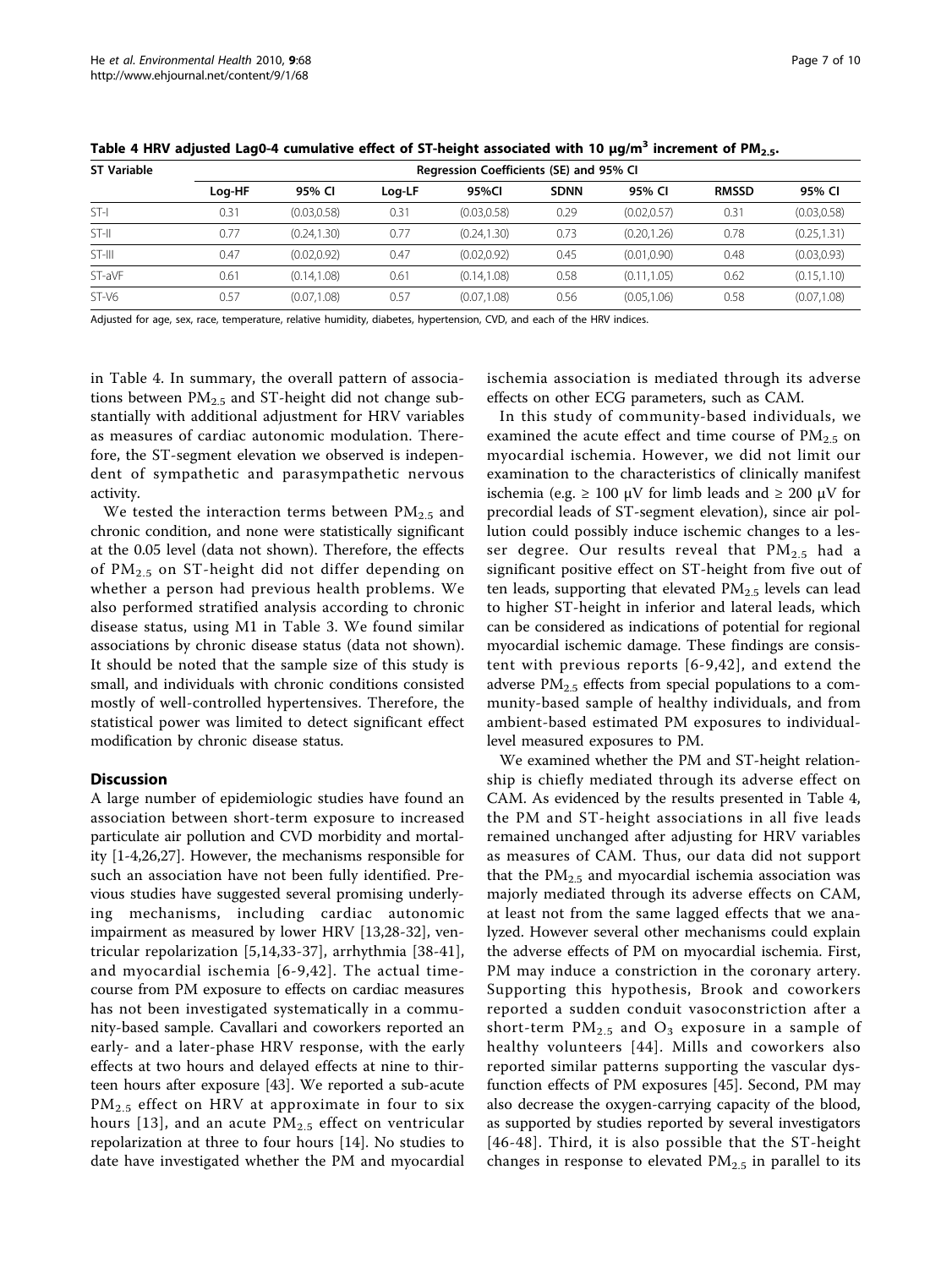well documented adverse effects on CAM. This is similar to the electrophysiological changes seen in Brugada Syndrome, which is associated with high incidence of sudden cardiac death [[49](#page-9-0)] by means of alternation in repolarizing currents presented on ECG as lower HRV and ST-segment elevation in the right precordial ECG leads V1-V3. Lastly, it is also plausible that PM has a direct adverse effect on cardiac electrophysiological parameters, such as ST-height. More mechanistic studies are needed to investigate the exact pathways from PM exposure to the adverse cardiac electrophysiological effects.

On the time course of  $PM<sub>2.5</sub>$  effects on myocardial ischemia measures, our data consistently indicate that the time course of the adverse effect is within four lags of the exposure window - approximately two hours of elevated  $PM_{2.5}$  exposure, similar to that reported by Mills and coworkers [[45\]](#page-9-0) on the acute effects of diesel exhaust on vascular dysfunction and impaired endogenous fibrinolysis. Our findings on the time-course of PM<sub>2.5</sub> effects on ischemia are also consistent with that reported by Cavallari and coworkers [[43\]](#page-9-0) on the early effects of PM exposure on HRV. In the same population, time course of  $PM_{2.5}$  effects on myocardial ischemia measures are more acute than the effects on HRV [[13](#page-8-0)] and on ventricular repolarization [[14\]](#page-8-0). To our knowledge, this is the first study to demonstrate the time-course of the acute effects of  $PM<sub>2.5</sub>$  on myocardial ischemia in healthy middle aged individuals sampled from communities.

It is worthwhile noting that most of the effect sizes of individual lags within the two hour time frame (lag0 lag4) are smaller than the cumulative effects. As expected, some of the associations between individual lag PM exposure and ST-height are not statistically significant. While individual lag effects may be too small to show an important contribution to the ST-height, the sum of such small effects is large enough to show a significant impact on the ST-height measures. This can be clearly illustrated by Figure [3](#page-5-0) as well. On the other hand, the cumulative effect sizes we identified in this study are also relatively small. For example, for every 10  $\mu$ g/m<sup>3</sup> increase in Lag 0-4 PM<sub>2.5</sub> exposure, the associated increases in ST-II is only 0.79 μV, corresponding to 2% increase in this variable, which has a mean of 35 and SD of 38  $\mu$ V. Therefore, such small effects on STheight may not be clinically meaningful. On the other hand, it can be argued that the entire population is exposed to  $PM_{2.5}$  on a continuous basis daily. Thus, elevated  $PM<sub>2.5</sub>$  levels can have a huge public health impact. Moreover, the minor effect observed in ST-height in this study was measured in generally healthy individuals. It is possible that  $PM_{2.5}$  effect on myocardial ischemia might be greater in individuals with underlying structural heart disease or ischemic heart disease. Future studies should target these clinical subgroups likely to be more susceptible to the effects of  $PM_{2.5}$ , especially those made more vulnerable by residing near sources of  $PM<sub>2.5</sub>$ , e.g. highways.

There are several limitations. First, the APACR study excluded smokers and persons with acute cardiac events within the past six months. Thus, our findings may not apply to smokers or persons with a recent acute cardiac event. Second, the majority of participants reported that they stayed indoors most of the time during the 24-hour study period, except when they had to travel by automobile. This behavior pattern is reflected in the relatively low levels of exposure to PM<sub>2.5</sub>. In general, our participants had limited indoor exposures, such as secondhand smoking. Thus, we were unable to assess whether exposures at much higher levels would exhibit similar associations. However, we purposely used the personal monitors and real-time Holter system to collect the true individual-level exposure and routine ECG data, respectively. We argue that the associations we observed in these individuals are more reflective of their routine exposure and outcome associations. Third, the ECG data from Holter were not collected under a controlled, supine position setting. Thus, the short-term variation of other factors that may impact the ST-height cannot be fully accounted for. However, our study captures the range of activities occurring in real life, including time spent outdoors, time spent commuting in automobile, and various other activities associated with a diseasefree community-based individual. Lastly, the pDR estimated  $PM_{2,5}$  concentrations over 24 hours were used in this study as an estimation of personal exposures. This nephelometric device responds to the optical properties of the particles it encounters rather than the true particle gravimetric properties. It should be recognized that the optical properties calibrated using Arizona road dust might not be highly representative of the actual  $PM_{2.5}$ aerosol the study participants encountered. Previous studies have reported that the Arizona road dust calibrated pDR, identical to the one used in this study, provides a mass concentration estimate in good agreement with that from gravimetric mass-based measures (correlation coefficients > 0.8), but the pDR often yield estimates 10- 50% higher than that from a gravimetric mass-based measures[[15,16,18](#page-8-0)]. Based on these validation studies, the personal exposures used in this study might slightly, but systematically, overestimate the true environmental conditions that existed. However, such a systematic overestimation of the true exposures to  $PM_{2.5}$  should not have biased the pattern of the observed associations. It can be argued that the reported effect sizes per 10  $\mu$ g/m<sup>3</sup> increase in the pDR estimated PM<sub>2.5</sub> actually represented effect sizes of only 5.00 - 9.00  $\mu$ g/m<sup>3</sup>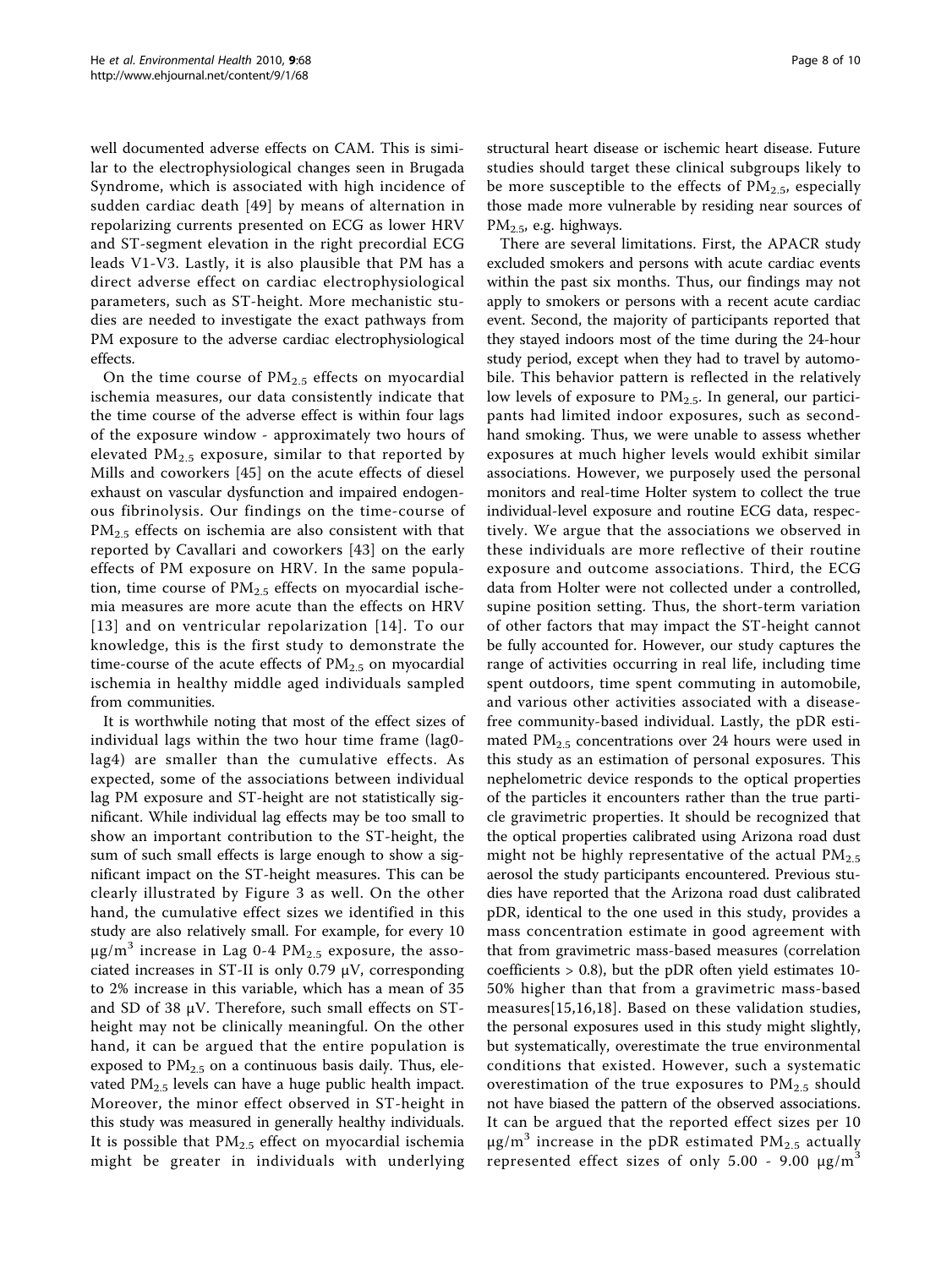# <span id="page-8-0"></span>Conclusions

In summary, acute exposure to  $PM<sub>2.5</sub>$  at the individual level, is directly associated with higher ST-height measures in inferior and lateral leads, which is indicative of regional ischemic damage potential to the myocardium. Moreover, the time to effects is about two hours after elevated  $PM_{2.5}$ . The effect of PM on ST-height is independent of major confounding factors and cannot be attributed solely to its effects on HRV as measures of CAM. Overall, these findings support that PM may affect myocardial ischemia, and partly through such a mechanism, PM increases cardiovascular risk, such as sudden cardiac death and myocardial infarction.

#### Abbreviations

AR(1): Autoregressive order one; BMI: Body Mass Index; CAM: Cardiac Autonomic Modulation; CVD: Cardiovascular Diseases; ECG: Electrocardiography; GCRC: General Clinical Research Center; HF: Power in the High-Frequency range (0.15-0.40 Hz); HRV: Heart Rate Variability; LF: Power in the Low-Frequency range (0.04-0.15 Hz); PM: Particulate Matter; RMSSD: Square Root of the Mean of the Sum of the Squares of Differences between adjacent RR intervals; SD: Standard Deviation; SDNN: Standard Deviation of Normal-to-Normal RR intervals.

#### Acknowledgements

This study is funded by NIEHS (1 R01 ES014010). The authors wish to thank Dr. David Mortara of Mortara Instrument, Inc. for providing the SuperECG software for the analysis of the electrocardiographic data. The research described in this article by the United States Environmental Protection Agency has not been subjected to Agency review and, therefore, does not necessarily reflect the review of the Agency and no official endorsement should be inferred.

#### Author details

<sup>1</sup>Department of Public Health Sciences, Penn State University College of Medicine, A210, 600 Centerview Dr. Suite 2200, Hershey, PA, 17033, USA. <sup>2</sup>Sleep Research & Treatment Center, Department of Psychiatry, Penn State University College of Medicine, 500 University Dr., Hershey, PA, 17033, USA. <sup>3</sup> Exposure Measurements and Analysis Branch, Human Exposure and Atmospheric Sciences Division, U.S. EPA, MD-E205-04, Research Triangle Park, NC, 27711, USA. <sup>4</sup>Department of Cardiovascular Sciences, Brody School of Medicine, and the East Carolina Heart Institute and East Carolina University, Ste C, 2315 Executive Cir, Greenville, NC, 27834, USA.

#### Authors' contributions

FH performed statistical analysis and drafted the manuscript. MLS built the statistical models and wrote the statistical methods section. RS contributed to the data collection and revision of the manuscript. EOB and ANV suggested major revisions of the manuscript. RWW contributed to the air pollution data collection and revision of the paper. RW contributed to the interpretation and methods of the statistical modeling. WEC contributed in the revision of the paper and interpretation of the ECG variables. DL, principle investigator of the APACR study, conceptualized the hypothesis and conducted the data collection, made major contributions in the interpretation of the results, and writing of the paper. All authors read and approved the final manuscript.

#### Competing interests

The authors declare that they have no competing interests.

Received: 21 July 2010 Accepted: 8 November 2010 Published: 8 November 2010

#### References

- 1. Franklin M, Zeka A, Schwartz J: [Association between PM2.5 and all-cause](http://www.ncbi.nlm.nih.gov/pubmed/17006435?dopt=Abstract) [and specific-cause mortality in 27 US communities.](http://www.ncbi.nlm.nih.gov/pubmed/17006435?dopt=Abstract) J Expo Sci Environ Epidemiol 2007, 17:279-287.
- 2. Franklin M, Koutrakis P, Schwartz P: [The role of particle composition on](http://www.ncbi.nlm.nih.gov/pubmed/18714438?dopt=Abstract) [the association between PM2.5 and mortality.](http://www.ncbi.nlm.nih.gov/pubmed/18714438?dopt=Abstract) Epidemiology 2008, 19:680-689.
- 3. Ostro B, Broadwin R, Green S, Feng W, Lipsett M: [Fine particulate air](http://www.ncbi.nlm.nih.gov/pubmed/16393654?dopt=Abstract) [pollution and mortality in nine California counties: results from CALFINE.](http://www.ncbi.nlm.nih.gov/pubmed/16393654?dopt=Abstract) Environ Health Perspect 2006, 114:29-33.
- 4. Zanobetti A, Schwartz J: [The effect of fine and coarse particulate air](http://www.ncbi.nlm.nih.gov/pubmed/19590680?dopt=Abstract) [pollution on mortality: a national analysis.](http://www.ncbi.nlm.nih.gov/pubmed/19590680?dopt=Abstract) Environ Health Perspect 2009, 117:898-903.
- Campen MJ, McDonald JD, Reed MD, Seagrave J: [Fresh gasoline emissions,](http://www.ncbi.nlm.nih.gov/pubmed/17347530?dopt=Abstract) [not paved road dust, alter cardiac repolarization in ApoE-/- mice.](http://www.ncbi.nlm.nih.gov/pubmed/17347530?dopt=Abstract) Cardiovasc Toxicol 2006, 6:199-210.
- 6. Gold DR, Litonjua AA, Zanobetti A, Coull BA, Schwartz J, MacCallum G, Verrier RL, Nearing BD, Canner MJ, Suh H, Stone PH: [Air pollution and ST](http://www.ncbi.nlm.nih.gov/pubmed/16002377?dopt=Abstract)[segment depression in elderly subjects.](http://www.ncbi.nlm.nih.gov/pubmed/16002377?dopt=Abstract) Environ Health Perspect 2005, 113:883-887.
- 7. Wellenius GA, Coull BA, Godleski JJ, Koutrakis P, Okabe K, Savage ST, Lawrence JE, Murthy GGK, Verrier RL: [Inhalation of concentrated ambient](http://www.ncbi.nlm.nih.gov/pubmed/12676590?dopt=Abstract) [air particles exacerbates myocardial ischemia in conscious dogs.](http://www.ncbi.nlm.nih.gov/pubmed/12676590?dopt=Abstract) Environ Health Perspect 2003, 111:402-408.
- 8. Zareba W, Nomura A, Couderc JP: [Cardiovascular effects of air pollution:](http://www.ncbi.nlm.nih.gov/pubmed/11544159?dopt=Abstract) [what to measure in ECG?](http://www.ncbi.nlm.nih.gov/pubmed/11544159?dopt=Abstract) Environ Health Perspect 2001, 109(Suppl 4):533-538.
- 9. Zhang Z, Whitsel EA, Quibrera PM, Smith RL, Liao D, Anderson GL, Prineas RJ: [Ambient fine particulate matter exposure and myocardial](http://www.ncbi.nlm.nih.gov/pubmed/19479017?dopt=Abstract) [ischemia in the Environmental Epidemiology of Arrhythmogenesis in](http://www.ncbi.nlm.nih.gov/pubmed/19479017?dopt=Abstract) the Women'[s Health Initiative \(EEAWHI\) study.](http://www.ncbi.nlm.nih.gov/pubmed/19479017?dopt=Abstract) Environ Health Perspect 2009, 117:751-756.
- 10. Pekkanen J, Peters A, Hoek G, Tiittanen P, Brunekreef B, de Hartog J, Heinrich J, Ibald-Mulli A, Kreyling WG, Lanki T, Timonen KL, Vanninen E: [Particulate air pollution and risk of ST-segment depression during](http://www.ncbi.nlm.nih.gov/pubmed/12186796?dopt=Abstract) [repeated submaximal exercise tests among subjects with coronary heart](http://www.ncbi.nlm.nih.gov/pubmed/12186796?dopt=Abstract) [disease: the Exposure and Risk Assessment for Fine and Ultrafine](http://www.ncbi.nlm.nih.gov/pubmed/12186796?dopt=Abstract) [Particles in Ambient Air \(ULTRA\) study.](http://www.ncbi.nlm.nih.gov/pubmed/12186796?dopt=Abstract) Circulation 2002, 106:933-938.
- 11. Deanfield JE, Shea M, Ribiero P, de Landsheere CM, Wilson RA, Horlock P, Selwyn AP: [Transient ST-segment depression as a marker of myocardial](http://www.ncbi.nlm.nih.gov/pubmed/6334436?dopt=Abstract) [ischemia during daily life.](http://www.ncbi.nlm.nih.gov/pubmed/6334436?dopt=Abstract) Am J Cardiol 1984, 54:1195-1200.
- 12. Kleber AG: [ST-segment elevation in the electrocardiogram: a sign of](http://www.ncbi.nlm.nih.gov/pubmed/10728321?dopt=Abstract) [myocardial ischemia.](http://www.ncbi.nlm.nih.gov/pubmed/10728321?dopt=Abstract) Cardiovasc Res 2000, 45:111-118.
- 13. He F, Shaffer ML, Li X, Rodriguez-Colon S, Wolbrette DL, Williams R, Cascio WE, Liao D: Individual-level  $PM_{2.5}$  [exposure and the time course of](http://www.ncbi.nlm.nih.gov/pubmed/20372190?dopt=Abstract) [impaired heart rate variability: the APACR Study.](http://www.ncbi.nlm.nih.gov/pubmed/20372190?dopt=Abstract) J Expo Sci Environ Epidemiol 2010.
- 14. Liao D, Shaffer ML, Rodriguez-Colon S, He F, Li X, Wolbrette DL, Yanosky J, Cascio WE: [Acute adverse effects of fine particulate air pollution on](http://www.ncbi.nlm.nih.gov/pubmed/20363686?dopt=Abstract) [ventricular repolarization.](http://www.ncbi.nlm.nih.gov/pubmed/20363686?dopt=Abstract) Environ Health Perspect 2010, 118:1010-1015.
- 15. Howard-Reed C, Rea AW, Zufall MJ, Burke JM, Williams RW, Suggs JC, Sheldon LS, Walsh D, Kwok R: [Use of a continuous nephelometer to](http://www.ncbi.nlm.nih.gov/pubmed/10939206?dopt=Abstract) [measure personal exposure to particles during the U.S. Environmental](http://www.ncbi.nlm.nih.gov/pubmed/10939206?dopt=Abstract) [Protection Agency Baltimore and Fresno Panel studies.](http://www.ncbi.nlm.nih.gov/pubmed/10939206?dopt=Abstract) J Air Waste Manag Assoc 2000, 50:1125-1132.
- 16. Rea AW, Zufall MJ, Williams RW, Sheldon L, Howard-Reed C: [The influence](http://www.ncbi.nlm.nih.gov/pubmed/11575880?dopt=Abstract) [of human activity patterns on personal PM exposure: a comparative](http://www.ncbi.nlm.nih.gov/pubmed/11575880?dopt=Abstract) [analysis of filter-based and continuous particle measurements.](http://www.ncbi.nlm.nih.gov/pubmed/11575880?dopt=Abstract) J Air Waste Manag Assoc 2001, 51:1271-1279.
- 17. Wallace L, Williams R, Rea A, Corghan C: Continuous weeklong measurements of personal exposures and indoor concentrations of fine particles for 37 health-impaired North Carolina residents for up to four seasons. Atmos Environ 2006, 40:399-414.
- 18. Williams R, Rea A, Vette A, Croghan C, Whitaker D, Stevens C, McDow S, Fortmann R, Sheldon L, Wilson H, Thornburg J, Phillips M, Lawless P, Rodes C, Daughtrey H: [The design and field implementation of the](http://www.ncbi.nlm.nih.gov/pubmed/18941480?dopt=Abstract) [Detroit Exposure and Aerosol Research Study.](http://www.ncbi.nlm.nih.gov/pubmed/18941480?dopt=Abstract) J Expo Sci Environ Epidemiol 2009, 19:643-659.